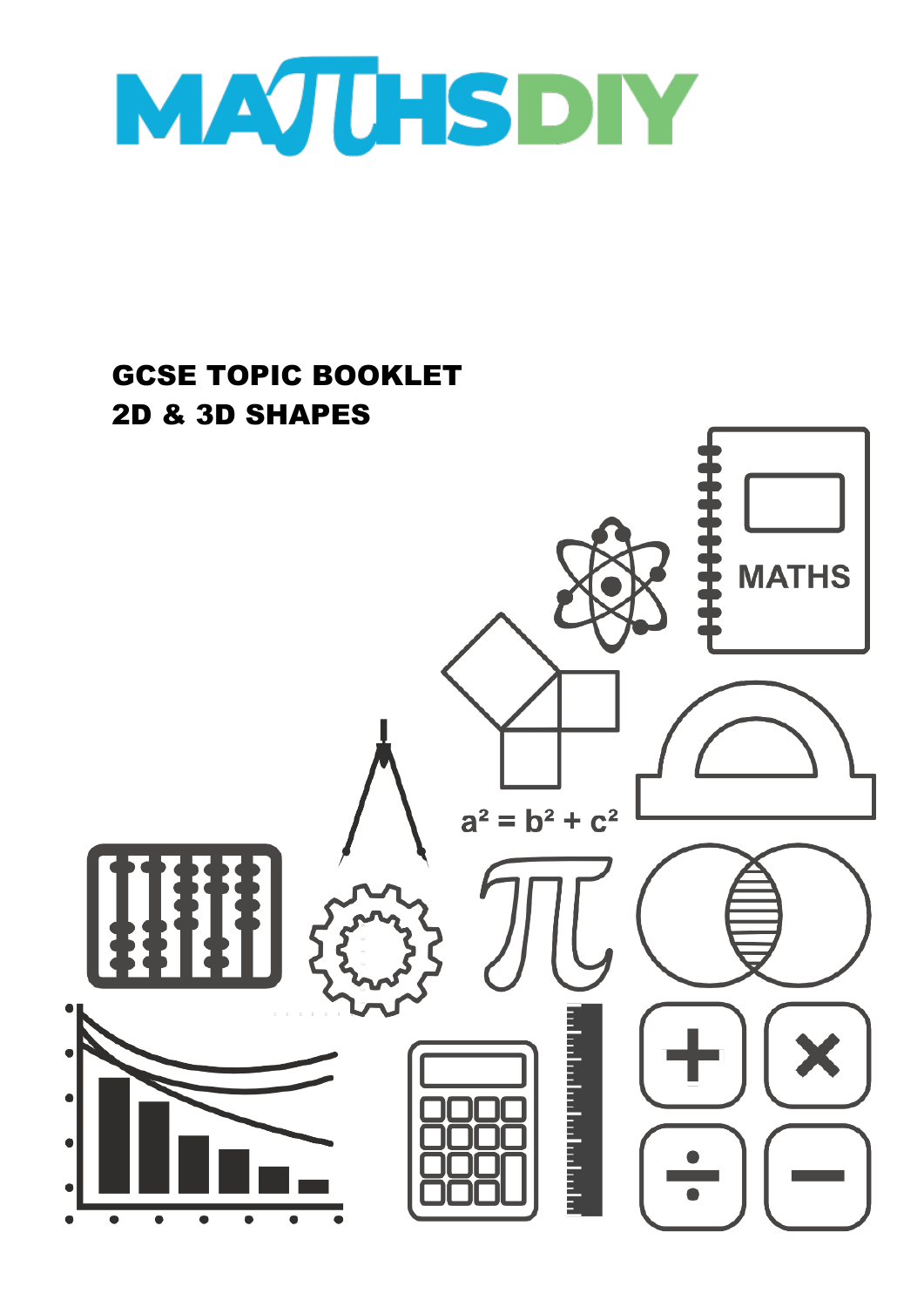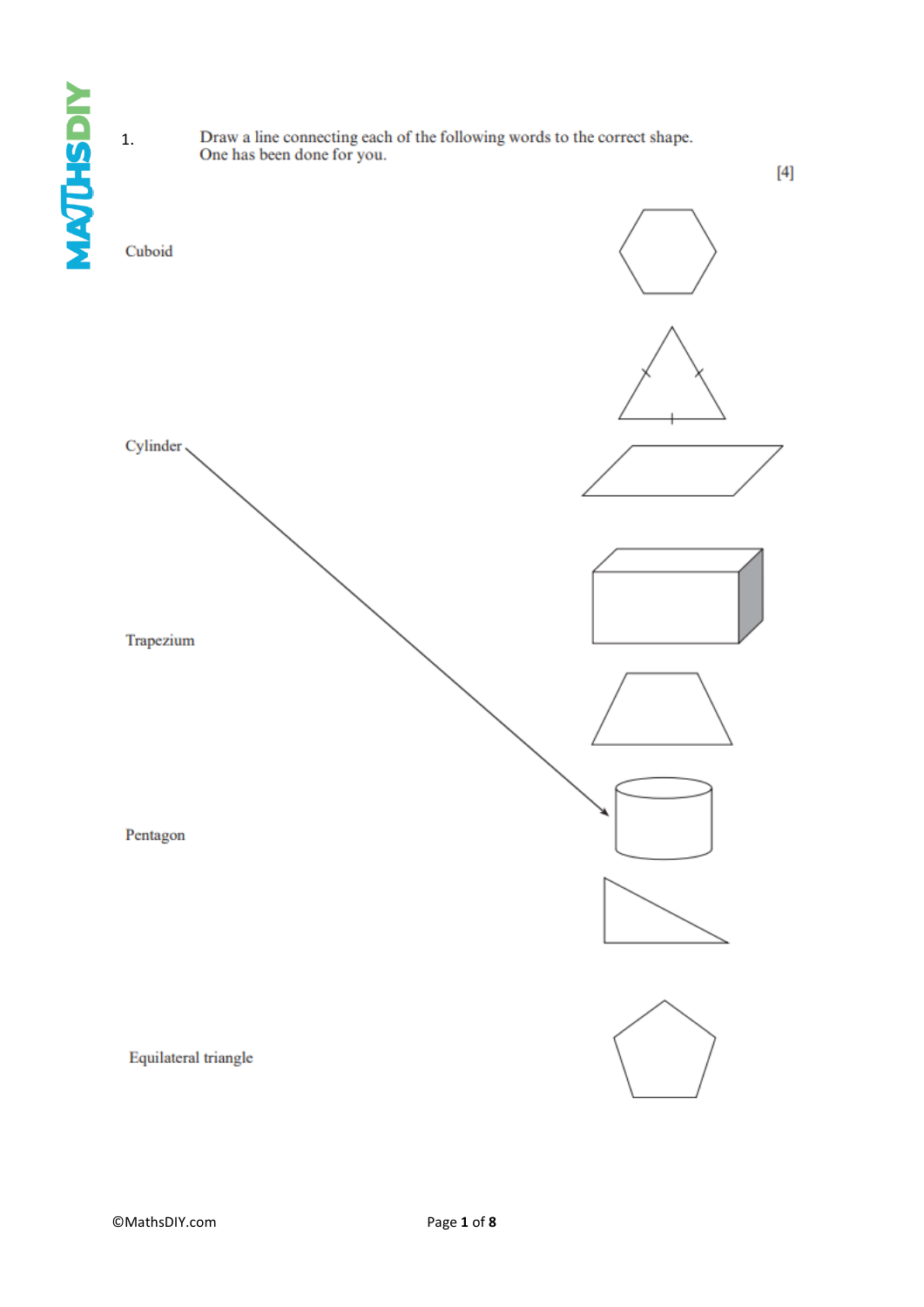## Write down the special name of each of the following figures.



3. Tim has a cube, which he has labelled P, a square-based pyramid labelled Q, a triangular prism labelled R and a tetrahedron labelled S. Complete the following table. One has been done for you.

| <b>Properties of the shape</b>              | Label on shape |
|---------------------------------------------|----------------|
| All faces are square.                       |                |
| 2 triangular faces and 3 rectangular faces. |                |
| All its faces are triangles.                |                |
| It has exactly 5 vertices.                  |                |

(3)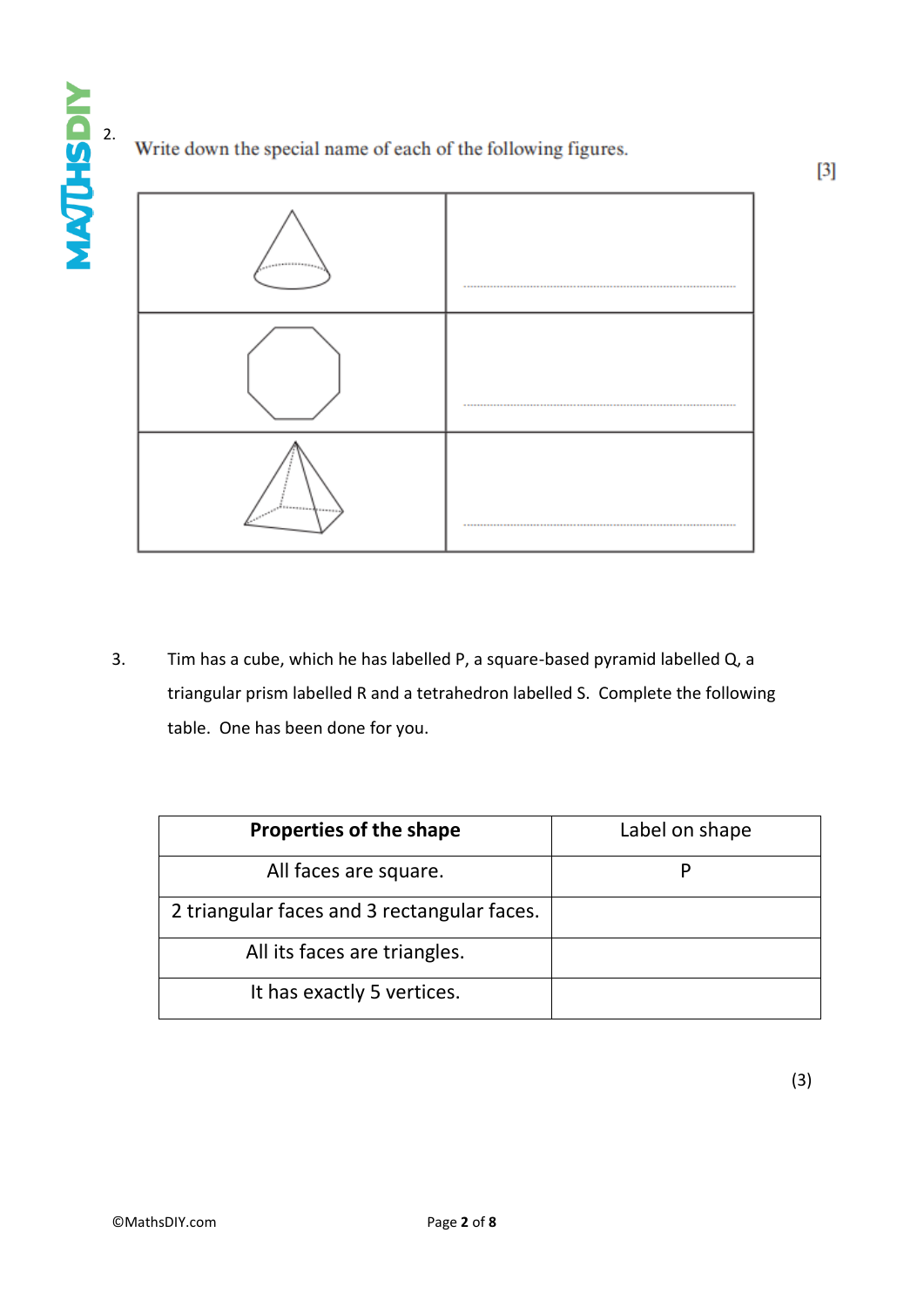4.

## Write down the special name of each of the following figures.

5. A cone is labelled A. A cuboid is labelled B. A hexagon is labelled C and a tetrahedron is labelled D. Complete the following table, one has been done for you.

| <b>Properties of the shape</b> | Label on shape |
|--------------------------------|----------------|
| It has one circular face.      |                |
| It is not a 3D shape.          |                |
| All its faces are triangles.   |                |
| All its faces are rectangles.  |                |

 $[3]$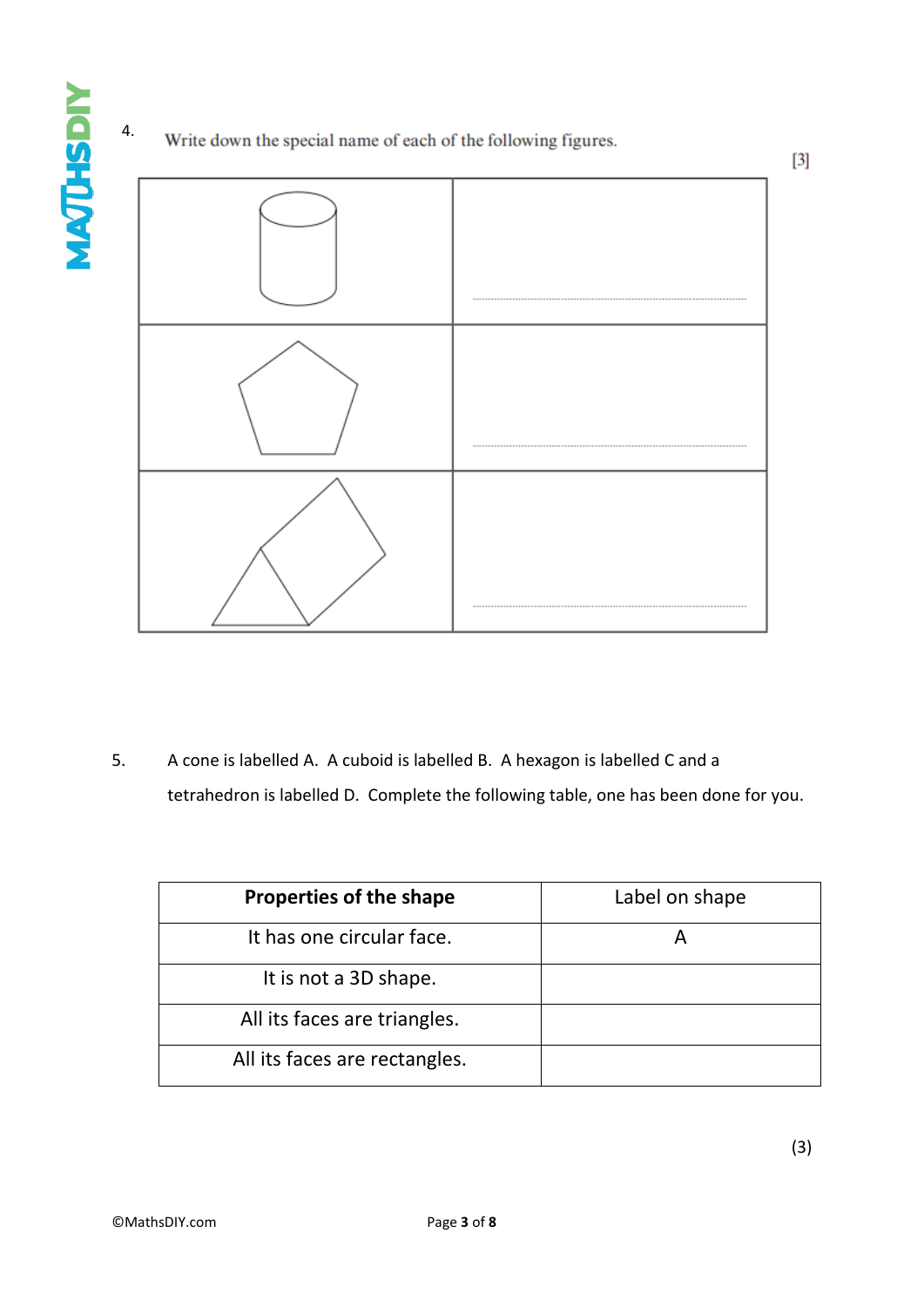**MAJUSDIY** 6.

Write down the special name of the shape shown in each of the following diagrams. [2]





## 7. Think of a cuboid.

| a) | How many faces has it got?              |  |
|----|-----------------------------------------|--|
| b) | How many vertices has it got?           |  |
| C) | How many edges has it got?              |  |
| d) | What is the shape of each of its faces? |  |
|    |                                         |  |

8. A pentagon is labelled A. A square based pyramid is labelled B. A cube is labelled C and a cylinder is labelled D. Complete the following table.

| <b>Properties of the shape</b>     | Label on shape |
|------------------------------------|----------------|
| 5 faces, 4 of which are triangular |                |
| It is not a 3D shape.              |                |
| It has two circular faces.         |                |
| All its faces are squares.         |                |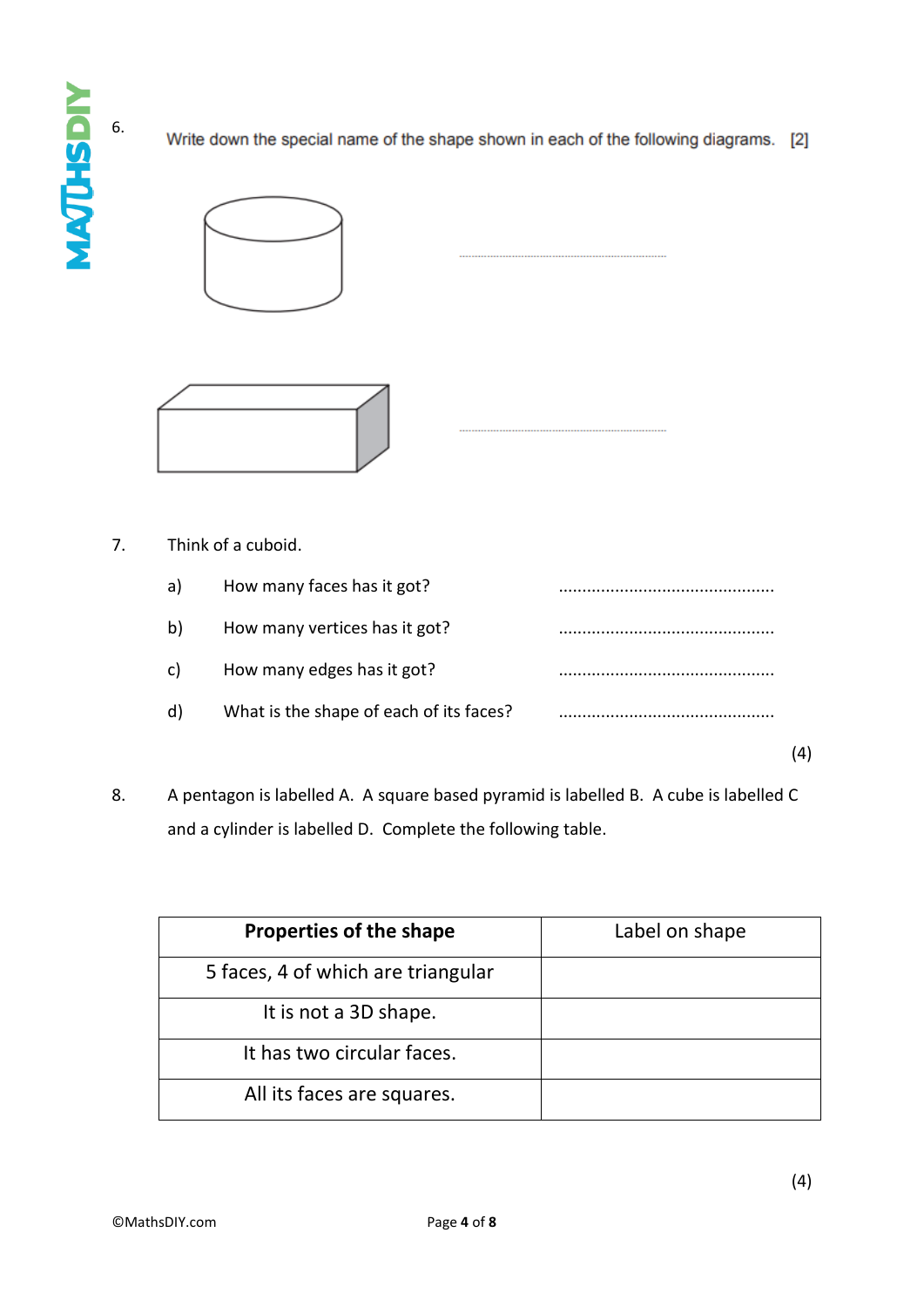Draw a line connecting **each** of the following words to the correct shape. One has been done for you.

 $[4]$ 

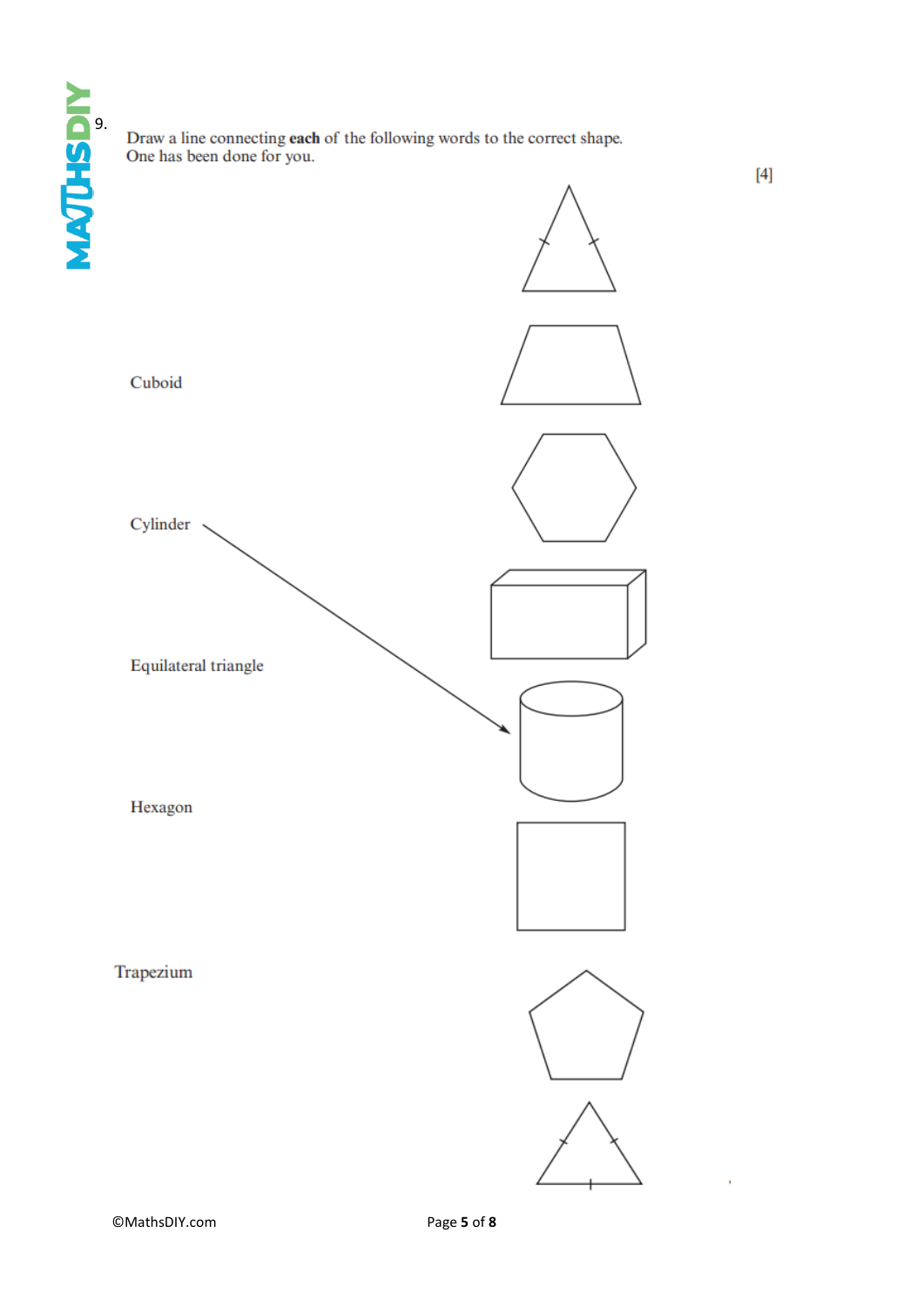**MAJUHSDIY** 



 $[4]$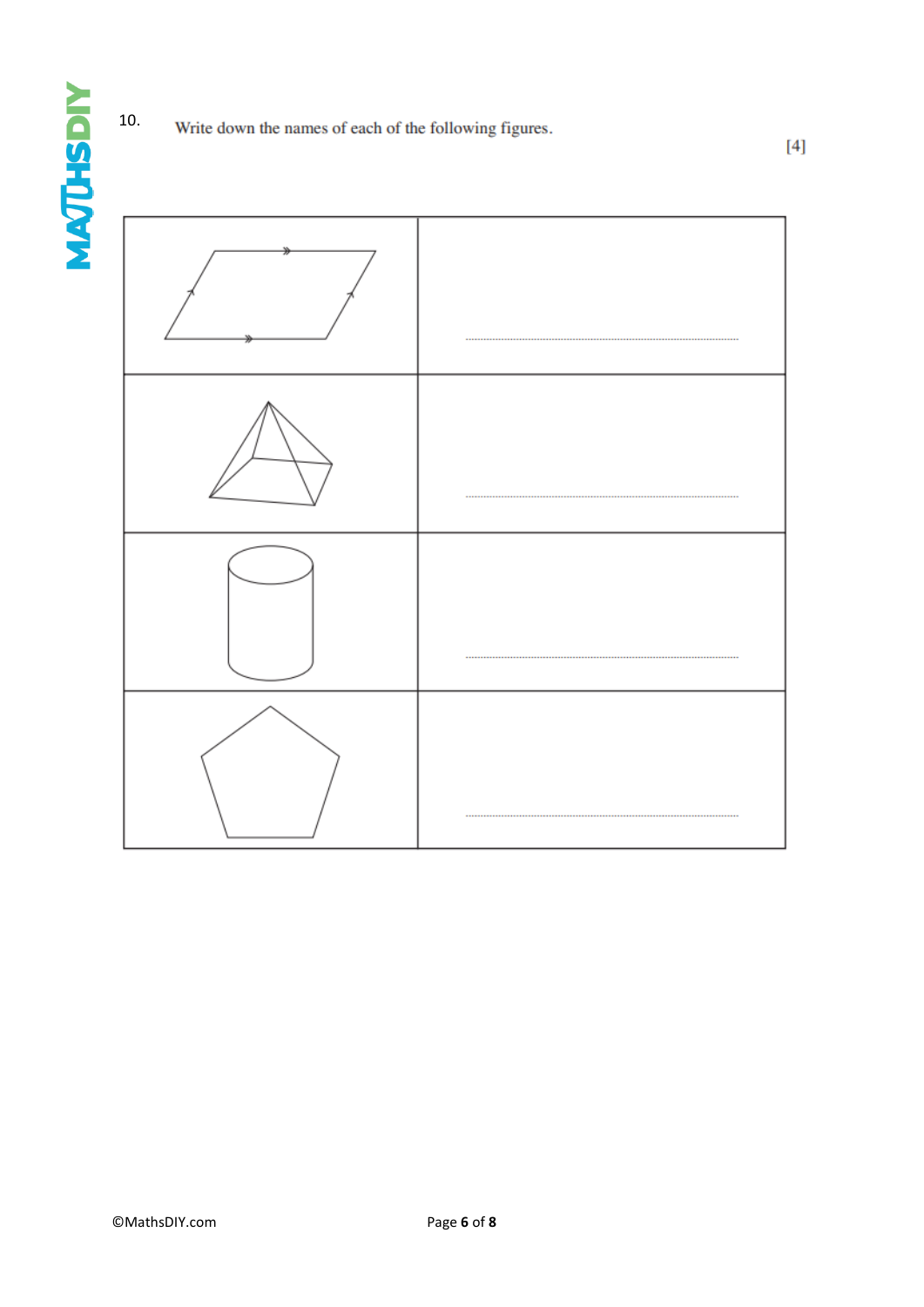11. In the space below, draw a sketch of a cylinder.

 12. $(a)$ Complete the following table by placing a tick  $(J)$  in any box where the given statement is true.

| <b>Statement</b>                                | Square | <b>Parallelogram</b> | <b>Trapezium</b> |
|-------------------------------------------------|--------|----------------------|------------------|
| The diagonals are equal in length               |        |                      |                  |
| Opposite angles are equal                       |        |                      |                  |
| Only one pair of opposite sides are<br>parallel |        |                      |                  |
| The diagonals are lines of symmetry             |        |                      |                  |

 $[3]$ 

 $[1]$ 

 $(b)$  Explain why three lines of lengths 3 cm, 5 cm and 10 cm cannot be used to form a triangle.